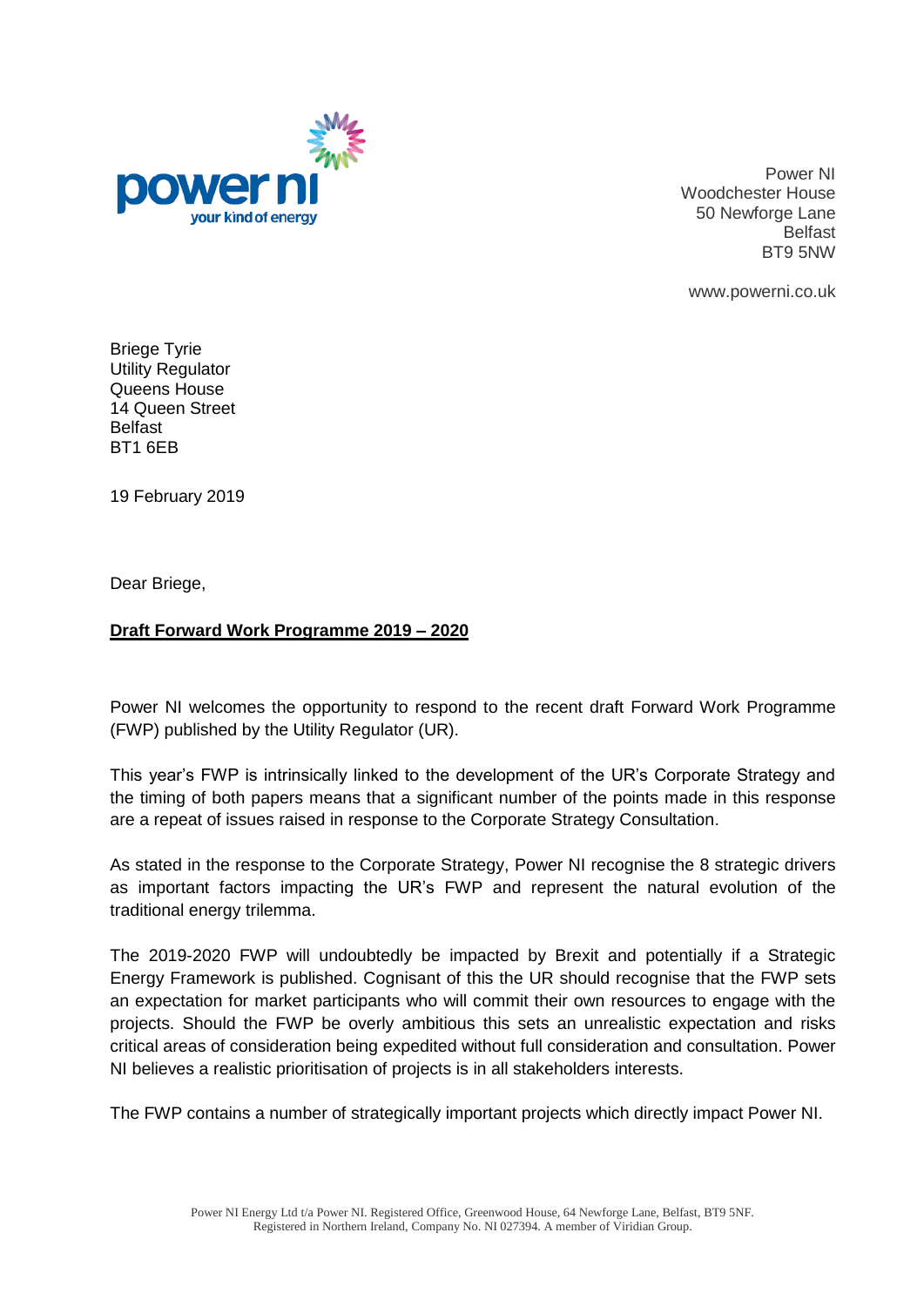## **The Retail Electricity Market**

The UR has highlighted that it will work to ensure that it balances competition with consumer protection and promote markets that deliver effective competition, informed choice and fair outcomes. Power NI fully supports this aspiration.

#### - Consumer Protection

At the Consumer Protection Summit senior members of the UR Team highlighted that the energy sector in Northern Ireland has a strong record in consumer protection and high levels of customer trust. This position has been achieved through no small part, suppliers proactively engaging in consumer protection initiatives and corporate social responsibility.

Energy supply is a service and price based sector. Brand reputation is incredibly important and companies will work to protect and enhance their brand position. This can also be used as a differentiator in a competitive market. In recognising its competing obligations, the UR should act only to ensure that the appropriate minimum standards are mandated while in parallel highlighting best practice.

The UR also has an important role in facilitation and Power NI believes this is an area in which significant progress could take place. While there are many examples of good practice in the Northern Ireland market learning can always be taken from other markets and sectors. The UR is well positioned to facilitate cross jurisdiction and sector information sharing. Such facilitation can increase the energy sectors knowledge, establish vital linkages and support new initiatives.

The UR also has an important role in the implementation space. The electricity market in particular, has specific common services arrangements which mean that the network company is crucial to many deliveries. Power NI is concerned that traditional network, asset focussed, price regulation does not adequately facilitate the flexibility required to deliver supplier driven enhancements. This significantly restricts and frustrates suppliers.

While committed to work positively alongside the UR in the area of consumer protection, it is important to recognise that a supplier has limited knowledge about their customer and are already heavily regulated through Codes of Practice. Typically, unless explicitly informed, the supplier may only know the name of the individual registering, the address, consumption information and preferred payment method. This information offers limited insight into the customers' circumstances or potential vulnerability. It is often therefore only by working in partnership and having referral arrangements to and from those organisations with a broader insight into the customer, that an electricity supplier can positively affect the particular circumstance or issue.

This contextualisation is important when considering what is and is not possible for the energy industry to achieve in this area. Careful consideration and evidence based decisions are crucial to ensuring that initiatives are effective both in terms of the deliverable and the implementation costs.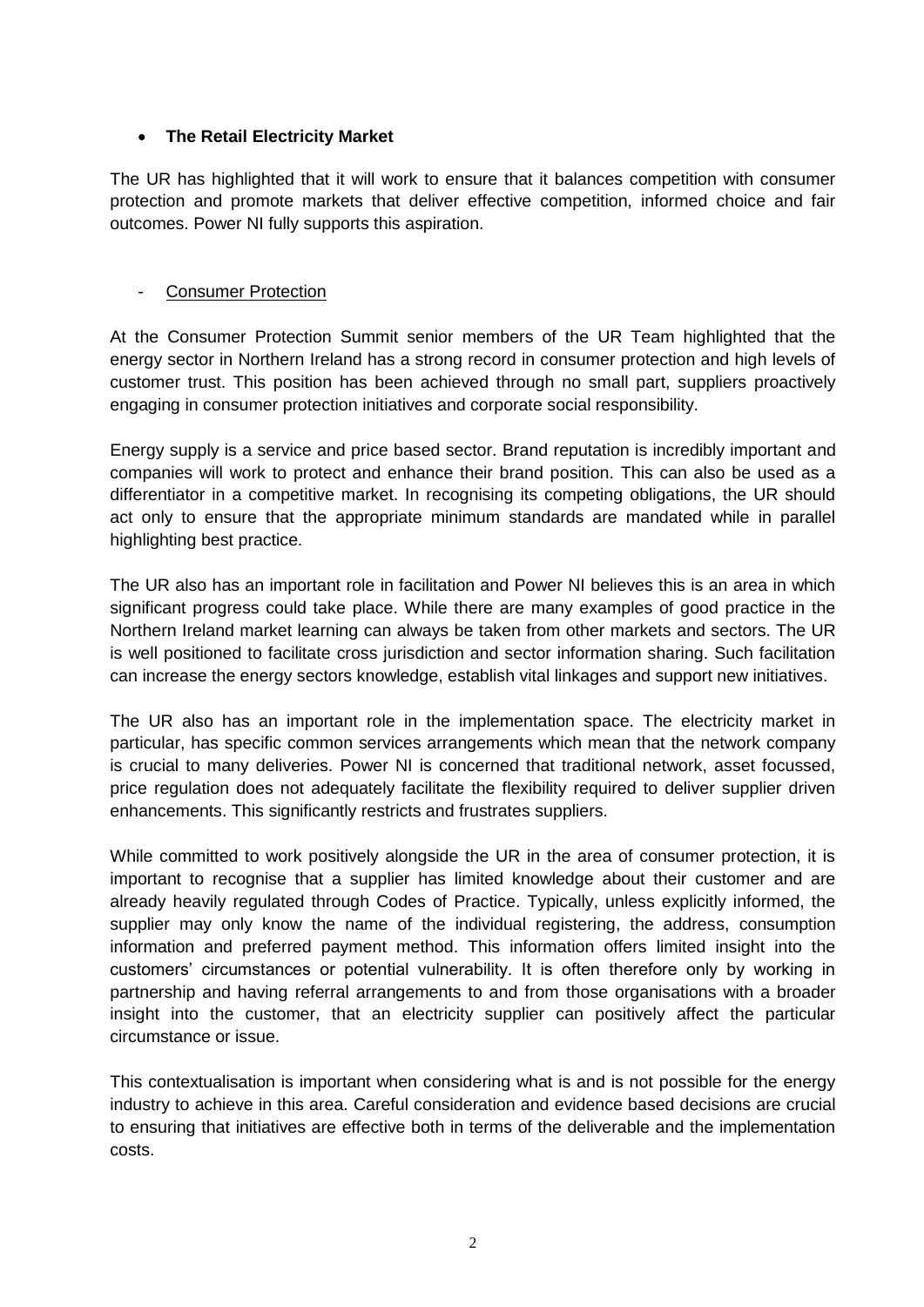Mindful of this requirement the identification of the specific harm to be addressed is crucial. A programme deliverable cannot be a general statement or high level aspiration; it must be grounded in a targeted, customer focussed and evidenced manner. It is also important to recognise that the Northern Ireland market is different to neighbouring jurisdictions when considering importing initiatives from other areas.

#### - Effective competition

In December 2016 the Utility Regulator (UR) concluded Phase II of its 'Review of the Effectiveness of Competition in the Northern Ireland Energy Retail Market' and in a Decision Paper entitled Regulatory Implications communicated an intention to monitor the retail electricity market and implement one of four identified options should it decide to end price regulation and in response to last year's Forward Work Plan, Power NI stated that was inherent upon the UR to continue the process undertaken under the heading of 'review of the effectiveness of competition'.

No timeline for the removal of price regulation was given however reference was made to the development of the market, consumer protection measures and the statutory objectives of the UR.

Since the December 2016 Decision within the Northern Ireland electricity market; the UR has removed price regulation in the non-domestic sector, implemented SME protection measures, a Billing Code of Practice, an Energy Theft Code of Practice, enhanced the SoLR mechanism, reviewed the activity of brokers, reviewed the DUoS Charging methodology, completed two Power NI Price Control extensions, built up significant market information via the REMM reporting mechanism, scheduled REMM audits and are in the midst of enhancing the UR's Consumer Protection Strategy. While in other markets such as Great Britain there has been an extensive CMA inquiry and Ofgem implementing a targeted price cap.

All of the above market protection enhancements have taken place against a backdrop of retaining the significant regulatory controls placed upon Power NI. Controls including domestic price regulation and non-discrimination licence conditions which are only applied to Power NI, despite our declining domestic market share.

Power NI urges the UR to progress the work in relation to the regulatory framework surrounding the Northern Ireland Electricity Market. Power NI understands that a process of public and stakeholder consultation would be required however the UR's target should remain to refine the regulatory framework, recognise the evolving nature of the market, provide certainty to participants and to begin the process of treating Power NI akin to its competitors.

#### **Enabling 21st century networks**

Under this strategic objective there are a number of important deliverables from a supplier perspective.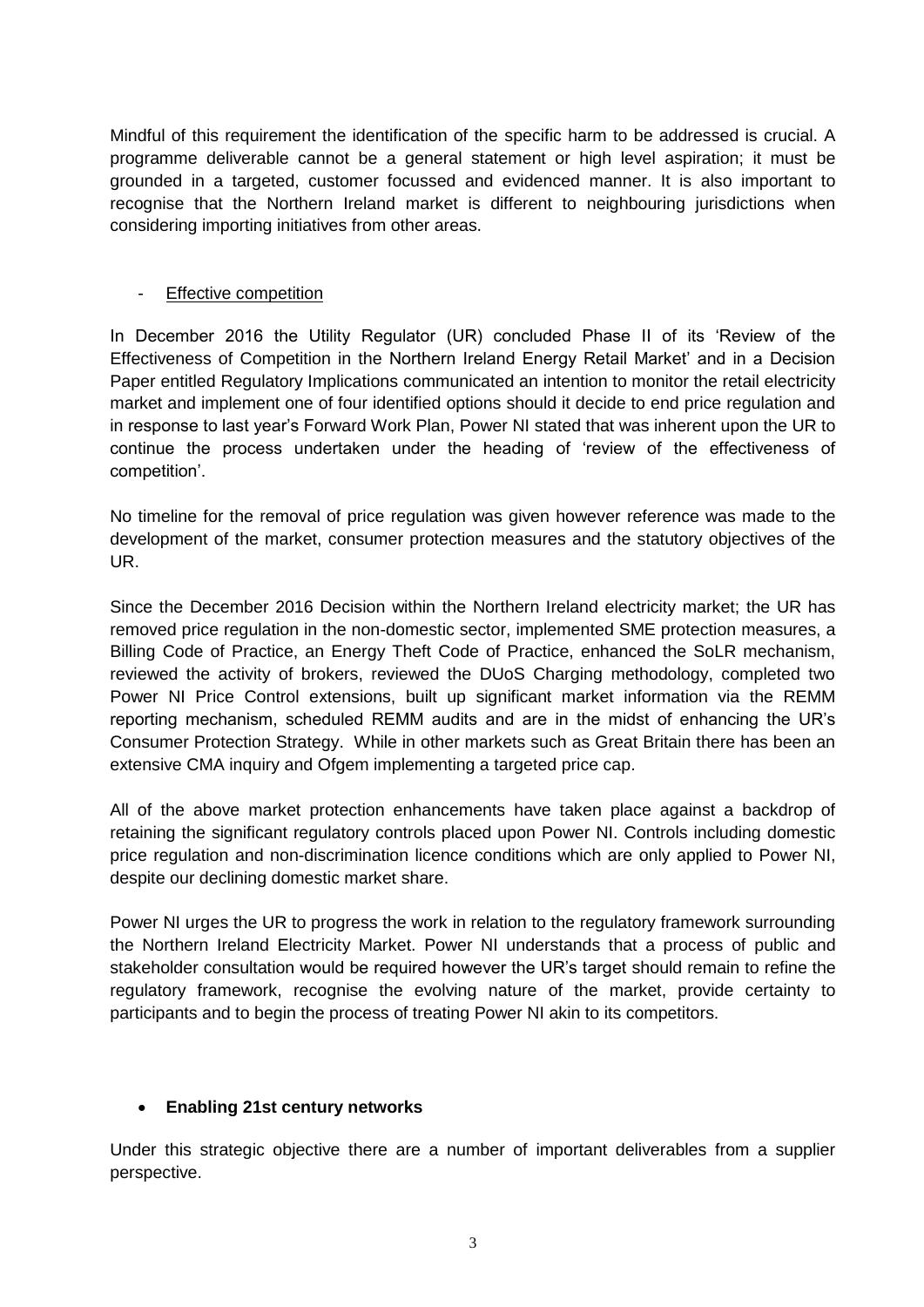# - ISEM and incentivisation of SONI and SEMO

With the implementation of the ISEM market arrangements on 01 October 2018 the wholesale market fundamentally changed and has significantly increased the risks faced by suppliers. It is imperative that the new arrangements work as efficiently and effectively as possible.

It is also important to recognise that SONI as system operator, when taking Balancing Market decisions are now sending trading signals to suppliers and not solely ensuring security of supply. This is an important development brought in by the new market arrangements and the incentives given to SEMO and SONI must reflect the impact both organisations have on the financial outcomes of participants and ultimately customers.

## Service Standards

In relation to promoting customer focussed service standards Power NI notes with disappointment that the UR's review of Overall Service Standards (OSS) and Guaranteed Service Standards (GSS) has not concluded.

In relation to electricity, the OSS/GSS regime offers an opportunity to define how NIE Network's provide network related services to customers both in terms of general reliability and quality as well as services requested via the customers supplier. At present there is little reporting or transparency in relation to NIE Networks performance against the GSS/OSS and no opportunity for suppliers to input into or change the setting of standards. Suppliers have the most interaction with customers and any perception of poor service by NIE Networks is reflected on the supplier. It is therefore crucial that the UR implement a process which facilitates scrutiny and review

By clearly defining the requirements placed on NIE Networks the UR would provide clarity on the goals and outcomes expected from the OSS/GSS framework. Unfortunately within the UR's 2017 unfinished consultation process, the UR appears to have chosen to follow many of the aspects of Ofgem's regime and by transposing the requirements into a different market have served to intertwine network company obligations with supplier obligations. This potential approach brings additional complexity, confusion, does not recognise the benefits of the common service model and fails to fully utilise the opportunity this review affords.

Power NI strongly believes that the GSS/OSS framework should be tailored and positioned as standards expected from NIE Networks in terms of network reliability, restoration and services provided on behalf of suppliers. Supplier standards are and should be incorporated into the existing Codes of Practice.

## **Network Tariff Setting**

From a supplier perspective there appears to be a complete disconnect between the regulatory tariff obligations placed on suppliers via licence conditions, and those placed on the Transmission and Distribution System Operators.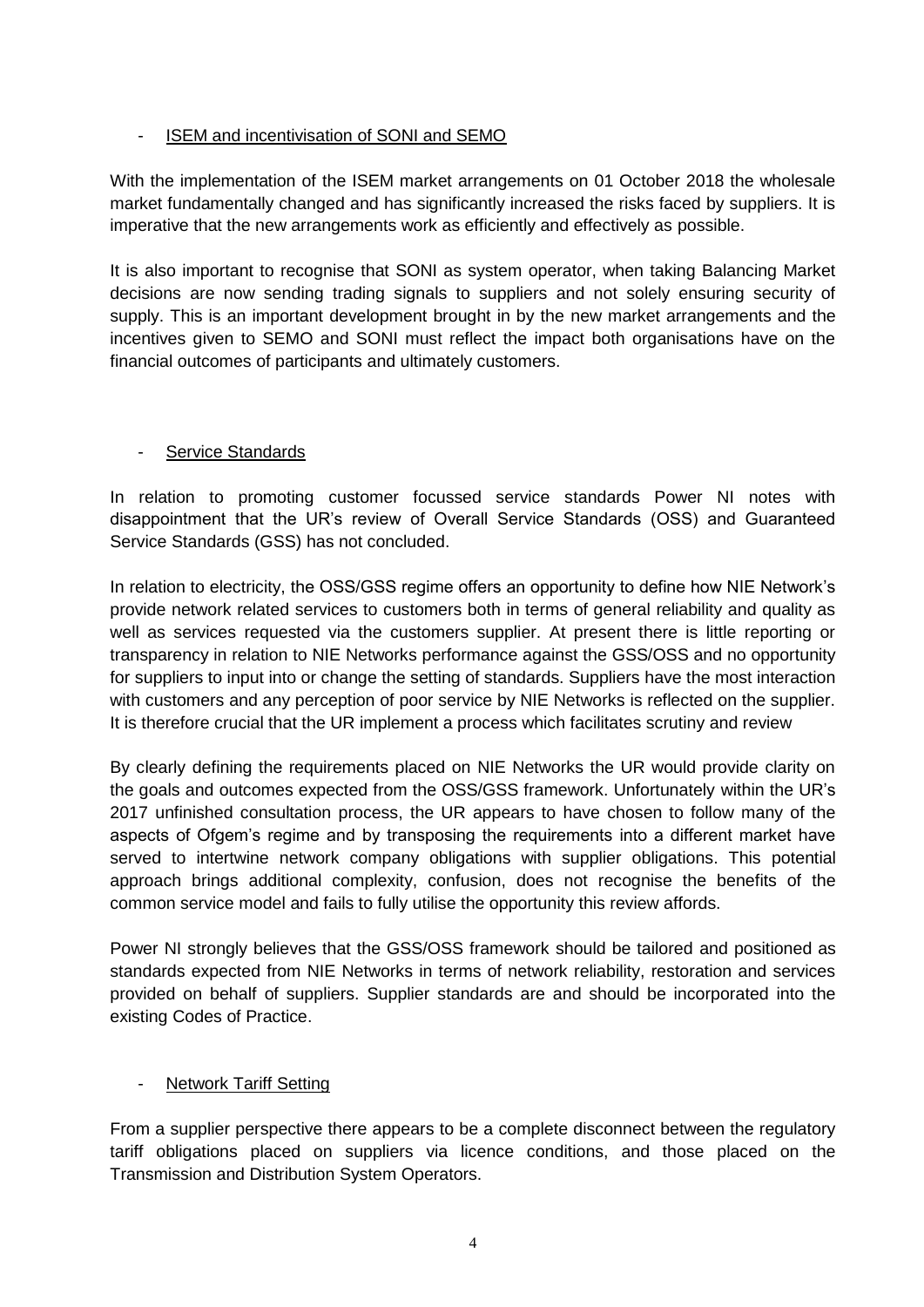Suppliers have strict notification timelines for communicating any tariff change to customers. In relation to the price controlled domestic tariff with its additional verification and communication obligations, this is begins circa 6 weeks prior to implementation. Unfortunately there appears to be no reciprocal obligations placed on either Northern Ireland Electricity Networks as Distribution System Operator or SONI as Transmission System Operator. In 2018, for the second year in a row, critical network tariffs and levy information have not been published until just before their effective date e.g. the TUoS network charge and SSS and CAIRt levies were not published until Thursday 27 September 2018 with an effective date of 01 October 2018.

Such a delay shows no regard for the risk placed on suppliers. Tariffs are being set based upon assumptions and simple RPI increases when firm numbers should be known. When rates are not aligned with assumptions e.g. from 01 October 2018 SSS rates increased by 64% in real terms, this means that tariffs can be significantly unreflective of underlying drivers.

Suppliers will always accept that underlying wholesale costs can be volatile and will change due to world fuel price movements, and in most instances proactively set about minimising such risks through proactive hedging. Network costs and levies however should be known and stable. It is inequitable for monopoly providers who enjoy absolute tariff protection to publish rates a matter of days before they are effective, while those participating in a competitive market and serving end consumers are left to carry the risk such a delay creates.

Power NI would welcome the Utility Regulator reviewing the network tariff and levy setting process with the goal of ensuring that such rates are published in July ahead of an October effective date. Such a timetable would be to the benefit of both retail market participants and would increase transparency of end tariffs as assumptions would be reduced.

## - Distribution Use of System (DUoS) Charging Methodology

In 2017 the UR undertook a consultation exercise in relation the application of DUoS standing charge in domestic billing. Within the paper the UR suggested that the disconnect between DUoS billing and generally accepted retail billing in terms of standing charge would inevitably result in the reintroduction of domestic standing charge. Power NI agreed with the UR in this assessment and also agreed that the reintroduction of domestic standing charge would have an adverse impact on low volume customers, vulnerable customers, transparency, easy of tariff comparison and create confusion. It was and remains Power NI's view that these disadvantages should be avoided and that it is inherent upon the UR to stake steps to avoid the re-introduction of a domestic standing charge.

The removal of the standing charge from the DUoS charging methodology is a comprehensive solution to this issue. It means that there is no basis for the reintroduction of a domestic standing charge and therefore ensures the protection of low consuming and vulnerable customers while also incentivising energy efficiency, supports transparency and enables easy price comparison.

The UR concluded that it could not take that step due to European regulations and the direction of travel in other jurisdictions in relation to self-generation and prosumers. Power NI recognises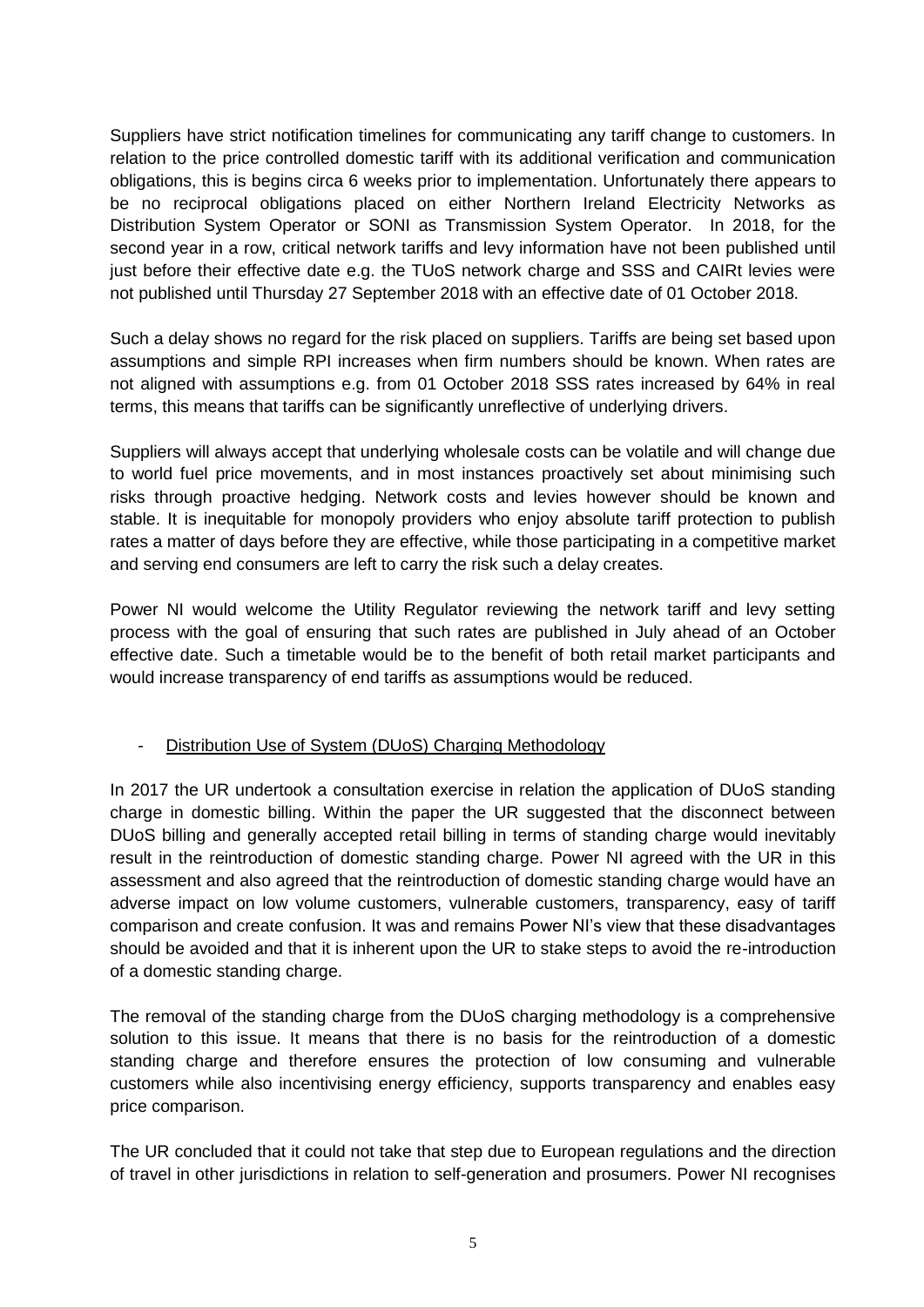the issue in relation to prosumers however does not agree that this should uniformly prevent a DUoS standing charge change. Tailored solutions can be found.

In the short term, customers who have installed (usually renewable technologies) to self-supply will fall into the low consuming customer bracket while potentially not being vulnerable and therefore could theoretically not cover the fixed cost element of their supply. While acknowledging this, Power NI does not, at this point, consider that to be particularly disadvantageous. The UR's analysis presented in the consultation suggests that self-generating customers are still in the higher category of consumption therefore do cover their fixed cost obligations however should that change it could still be argued that such a regime will support the uptake of renewables as an energy efficiency measure (in line with governmental objectives) and should the quantum increase significantly (which is unlikely given the reduction in the explicit and financially more significant support mechanisms) the UR has discretion to introduce a specific DUoS tariff for such installations which akin to Economy 7 could retain an explicit standing charge.

Power NI would welcome the UR revisiting this issue.

#### - Price Control Reviews

Network price control reviews are a core UR activity which tends to be delivered using a prescriptive traditional price control formula which includes a regulated return on assets and operating cost allowances. In relation to core activities which are known and understood, traditional incentive based regulation i.e. a cost allowance and efficiency sharing if delivered for less than allowances, remains appropriate. For the activities which are more difficult to define e.g. influence and innovation this is clearly much more difficult to incentivise and discretion will form an important part of any solution. Discretion however does need a transparent and constructive relationship to exist between the UR and regulated company. Such a relationship should ensure that the regulated business is incentivised appropriately with the knowledge that reasonably incurred costs will be allowed. Equally important, the UR needs to ensure that it has sufficient transparency of delivery and costs.

Power NI would therefore encourage the UR to consider issues such as innovation more broadly and provide controlled latitude for regulated companies to work to deliver market led enhancements in the interests of the end consumer. A price control determination should deliver a balanced, proportionate and reasonable outcome which both recognises the burden and risk placed on the business while ensuring that costs and reasonably and efficiently incurred. Power NI would caution being overly prescriptive in these areas. Such prescription only serves to restrict the regulated companies willingness and ability to respond to developments and particularly over such a long timeframe which price controls cover, has the potential to deliver the unintended consequence of a lack of flexibility and is counterproductive in terms of delivering market led innovation. The UR should be mindful of this and explicitly allow for some discretion within the assessment and allowances.